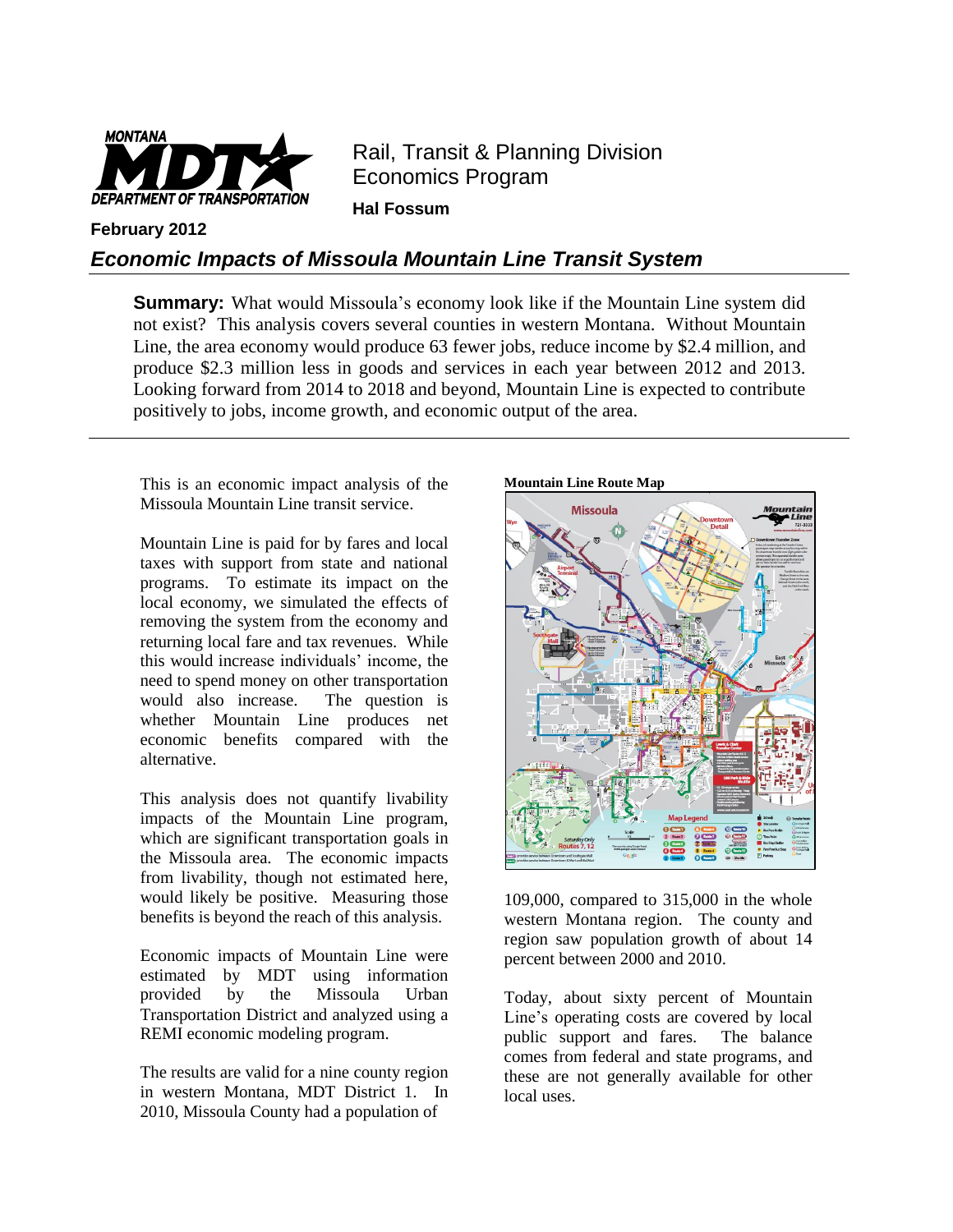|                                                        | 2012 and 2013 | 2014 through 2018 |
|--------------------------------------------------------|---------------|-------------------|
| Personal income (annual, 2010 constant dollars)        | \$2,390,000   | \$2,950,000       |
| Gross Domestic Product (annual, 2010 constant dollars) | \$2,350,000   | \$2,410,000       |
| Employment (average annual jobs added)                 | 63            | 62                |
|                                                        | 2012          | By 2018           |
| Population gain (total)                                | 29            | 40                |

*Economic Impacts of Missoula Mountain Line*

The economic impacts are compared to the alternative that Mountain Line does not exist: fares and local tax revenues are returned to users and taxpayers.

**Ridership growth:** Passengers in 2011 numbered 866,000 and increased over the prior decade at an average rate of 2.8 percent per year. At that rate, by 2018, Mountain Line rides per year would number 954,000, and would be nearly 1.2 million by 2031.



**Income and economic growth:** Mountain Line will produce \$2.39 million in additional income per year for northwest Montana in 2012 and 2013, meaning that if the local funds were turned back to taxpayers, personal income in the area would decline by that amount annually. (All financial figures are expressed in "real" terms, i.e., they are inflation-adjusted, using 2010 dollar values as the benchmark.) Continuing operations are projected to generate \$2.95 million each year, on average, in each of the following five years.

Income growth drives growth in other economic performance measures, such as the gross domestic product (GDP, the value of goods and services produced in the region), which is also positive and increasing. The personal costs of driving are higher than transit (and are unaffordable to many people). Money spent buying a car, fuel, insurance, etc., flows relatively quickly from the area's economy. Income benefits attract further

growth and investment. Both these income and production measures are positive and expected to rise over the 20-year horizon.



**Employment:** Between 2012 and 2018, the employment impact of Mountain Line is expected to be stable at about 62 jobs. The flat employment impact in these years is due to anticipated low construction spending in the near future by Mountain Line. The employment impact is expected to exceed 80 jobs by 2031.



**Population:** Population impacts tend to lag behind construction and other investment activity. By 2012, the population impact of Mountain Line is 29. By 2017, it is 38. By 2031, it is more than 70.